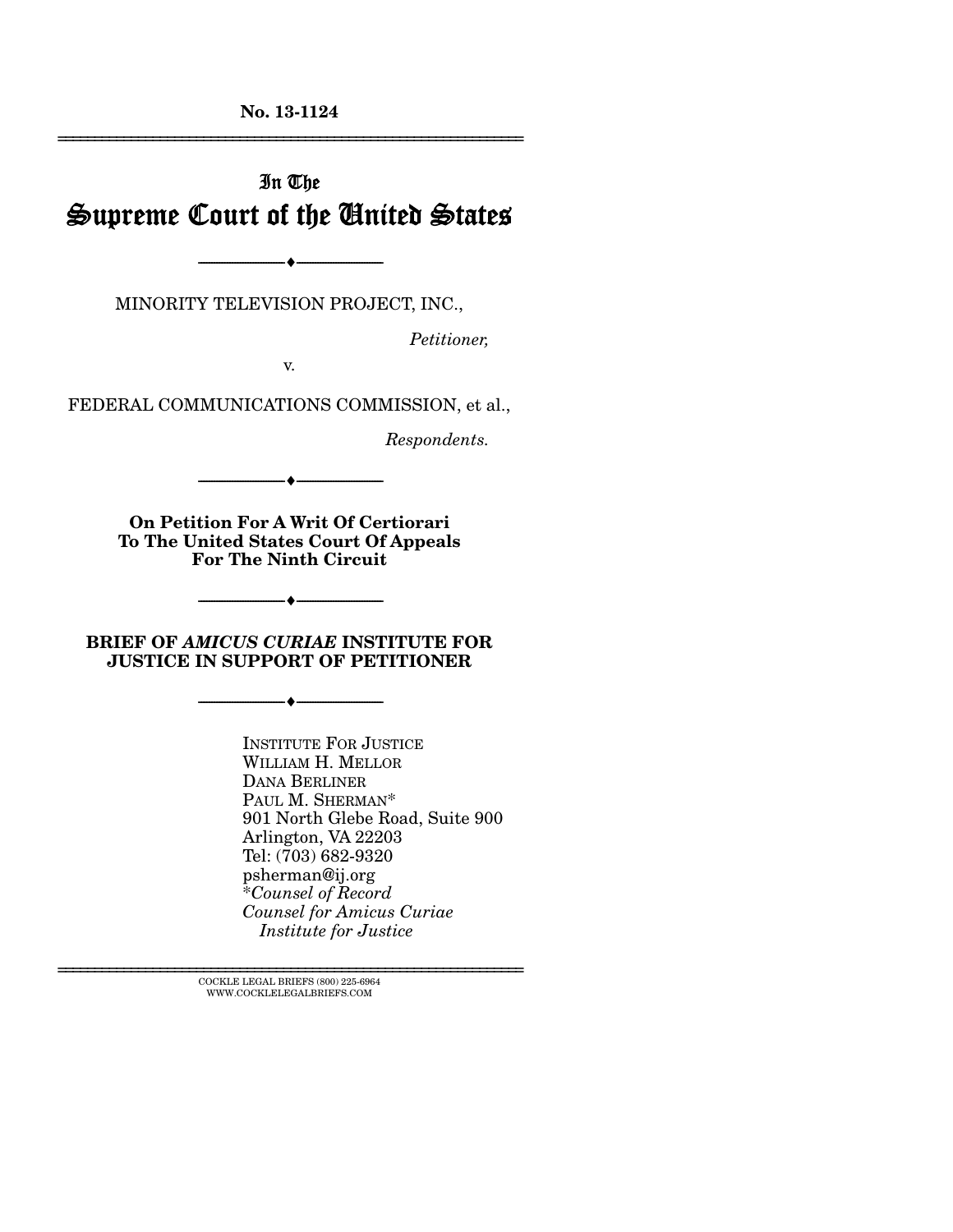## TABLE OF CONTENTS

|--|

|                                                                                                                                                                                                                                                              | ii |
|--------------------------------------------------------------------------------------------------------------------------------------------------------------------------------------------------------------------------------------------------------------|----|
| INTEREST OF THE AMICUS CURIAE                                                                                                                                                                                                                                | 1  |
| SUMMARY OF THE ARGUMENT                                                                                                                                                                                                                                      | 1  |
|                                                                                                                                                                                                                                                              | 3  |
| LOWER FEDERAL COURTS ARE CON-<br>L.<br>FUSED BY THE MULTIPLICITY OF<br>INTERMEDIATE FORMS OF FIRST<br>AMENDMENT SCRUTINY, AND THAT<br>CONFUSION ENDANGERS FIRST<br>AMENDMENT RIGHTS<br>II. LOWER FEDERAL COURTS NEED GUID-<br>ANCE ABOUT THE ROLE OF CHANGED | 3  |
| FACTUAL CIRCUMSTANCES IN CON-                                                                                                                                                                                                                                | 10 |
|                                                                                                                                                                                                                                                              | 14 |
|                                                                                                                                                                                                                                                              |    |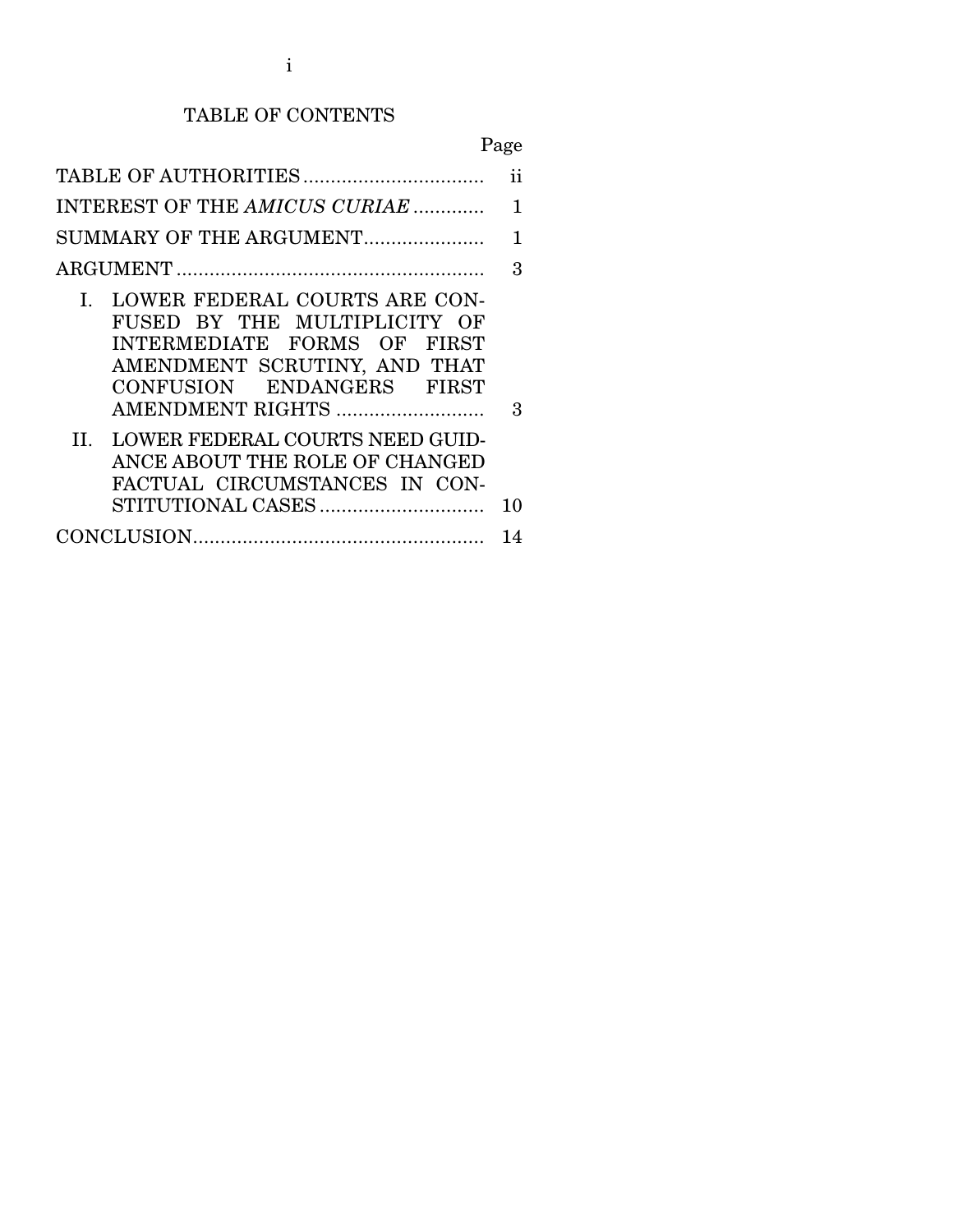# TABLE OF AUTHORITIES

Page

## CASES

| Burlington N. R.R. Co. v. Dep't of Pub. Serv.<br>Regulation, 763 F.2d 1106 (9th Cir. 1985)12 |
|----------------------------------------------------------------------------------------------|
| Cent. Hudson Gas & Elec. Corp. v. Pub. Serv.<br>Comm'n, 447 U.S. 557 (1980) 4, 6, 7, 9       |
| Chastleton Corp. v. Sinclair, 264 U.S. 543                                                   |
| Citizens United v. FEC, 558 U.S. 310 (2010)4, 7                                              |
| City of L.A. v. Alameda Books, Inc., 535 U.S.                                                |
| Dias v. City & Cnty. of Denver, 567 F.3d 1169                                                |
|                                                                                              |
| FCC v. Fox Television Stations, Inc., 556 U.S.                                               |
| FCC v. Pacifica Found., 438 U.S. 726 (1978) 5, 11                                            |
| Green Party of Conn. v. Garfield, 616 F.3d 189                                               |
| Heffner v. Murphy, No. 12-3591, 2014 WL                                                      |
| Holder v. Humanitarian Law Project, 561 U.S.                                                 |
|                                                                                              |
| Leary v. United States, 395 U.S. 6 (1969)11                                                  |
| Madsen v. Women's Health Ctr., 512 U.S. 753                                                  |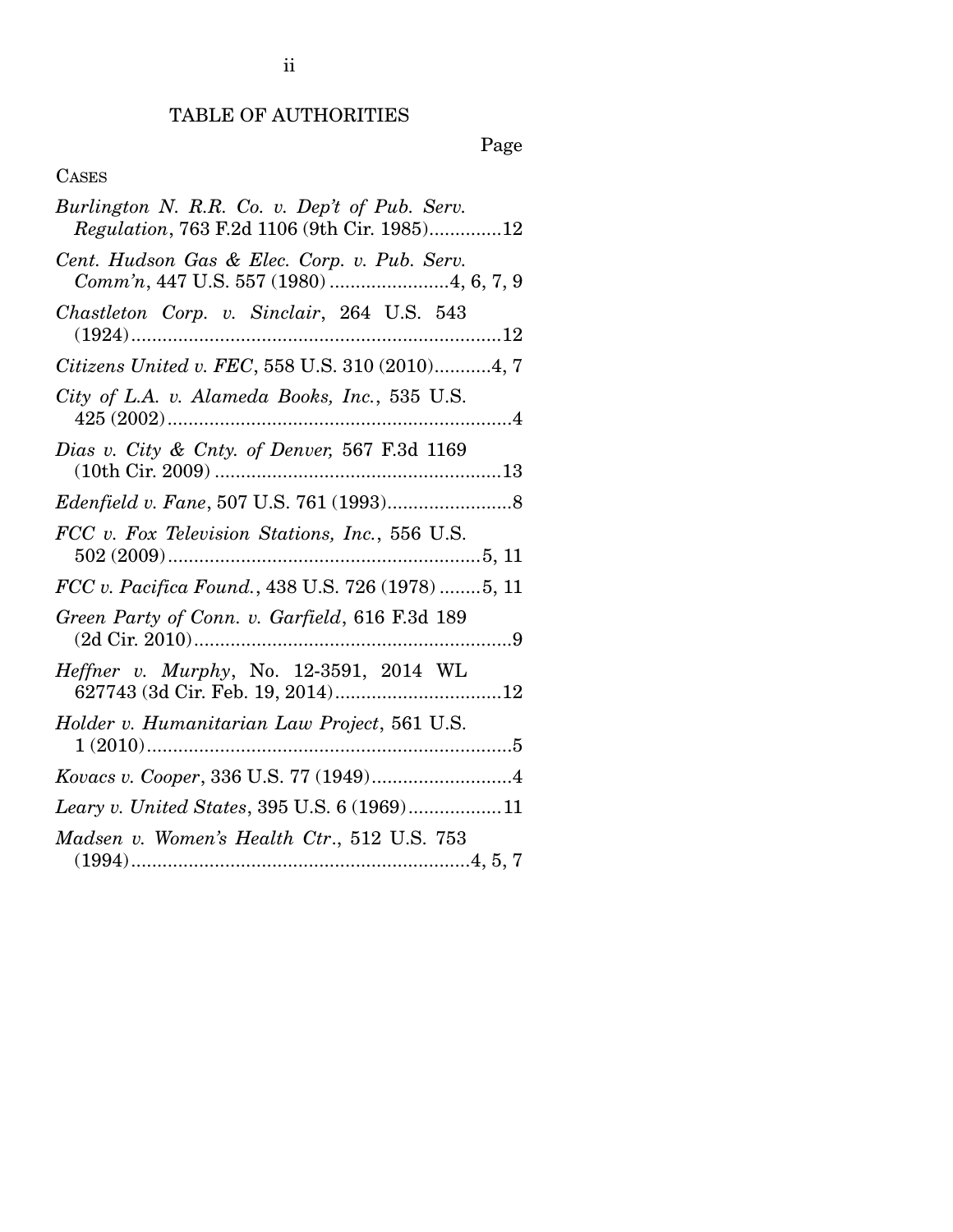## TABLE OF AUTHORITIES – Continued

| Page                                                    |
|---------------------------------------------------------|
| McCutcheon v. FEC, 134 S. Ct. 1434 (2014)4              |
| Milnot Co. v. Ark. State Bd. of Health, 388             |
| Milnot Co. v. Richardson, 350 F. Supp. 221              |
| Murillo v. Bambrick, 681 F.2d 898 (3d Cir.              |
| Nashville, Chattanooga & St. Louis Ry. v.               |
| Nixon v. Shrink Mo. Gov't PAC, 528 U.S. 377             |
| Pagan v. Fruchey, 492 F.3d 766 (6th Cir. 2007)          |
| <i>Preston v. Leake, 660 F.3d 726 (4th Cir. 2011)</i> 9 |
| Red Lion Broad. Co. v. FCC, 395 U.S. 367                |
| Sampson v. Buescher, 625 F.3d 1247 (10th Cir.           |
| Shelby Cnty. v. Holder, 133 S. Ct. 2612 (2013)11        |
|                                                         |
| Sorrell v. IMS Health Inc., 131 S.Ct. 2653<br>. 6       |
| Turner Broad. Sys., Inc. v. FCC, 512 U.S. 622           |
| United States v. Alvarez, 132 S. Ct. 2537 (2012)6       |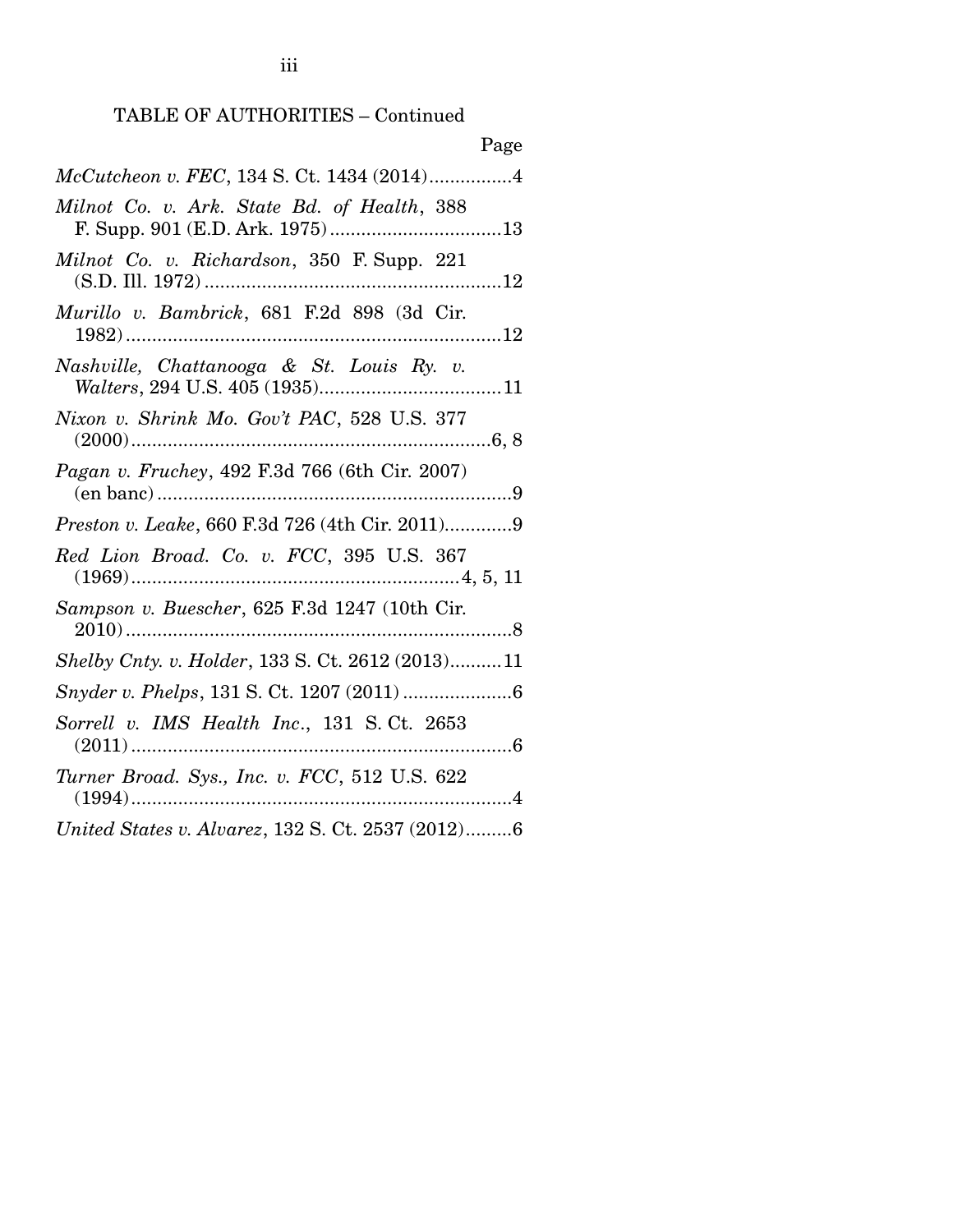### TABLE OF AUTHORITIES – Continued

| Page                                                  |
|-------------------------------------------------------|
| United States v. Carolene Products Co., 304           |
| United States v. O'Brien, 391 U.S. 367 (1968)4, 7     |
| <i>United States v. Stevens, 559 U.S. 460 (2010)6</i> |
| Ward v. Rock Against Racism, 491 U.S. 781             |
| Worley v. Fla. Sec'y of State, 717 F.3d 1238          |
| <b>CONSTITUTIONAL PROVISIONS</b>                      |

U.S. Const. amend. I .......................................... *passim*

CODES, RULES AND STATUTES

## OTHER PUBLICATIONS

| Ashutosh Bhagwat, The Test That Ate Every- |  |  |  |
|--------------------------------------------|--|--|--|
| thing: Intermediate Scrutiny in First      |  |  |  |
| Amendment Jurisprudence, 2007 U. Ill. L.   |  |  |  |
|                                            |  |  |  |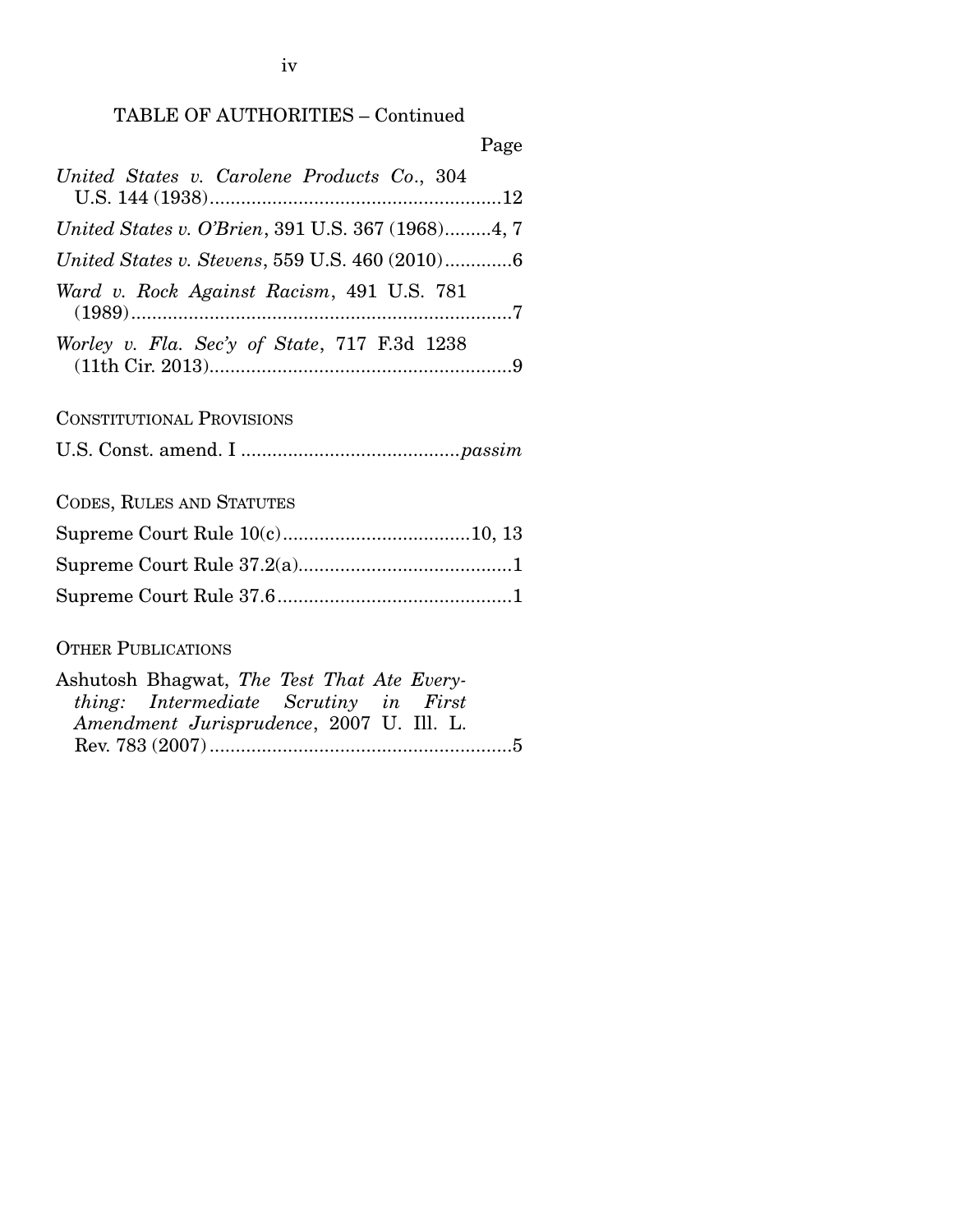#### **INTEREST OF THE** *AMICUS CURIAE*<sup>1</sup>

 Founded in 1991, the Institute for Justice is a nonprofit, public-interest legal center dedicated to defending the essential foundations of a free society: private property rights, economic and educational liberty, and the free exchange of ideas. As part of its mission, the Institute routinely litigates cases that are judged under this Court's various articulations of intermediate scrutiny. The Institute has also frequently challenged laws on the grounds that changed factual circumstances have rendered those laws unconstitutional. Accordingly, the Institute has an interest in ensuring that lower federal courts have appropriate guidance in both of these areas of constitutional doctrine.

#### **SUMMARY OF THE ARGUMENT**

--------------------------------- ---------------------------------

 This Court has long recognized the importance of clear rules when First Amendment rights are at stake. When the boundaries between permissible and

<sup>1</sup> Pursuant to Supreme Court Rule 37.2(a), *amicus* states that all parties were notified ten days prior to the due date of this brief of the intention to file, and all parties have consented to the filing of this brief. Pursuant to Supreme Court Rule 37.6, *amicus* states that no counsel for a party authored this brief in whole or in part, and no such counsel or any party made a monetary contribution intended to fund the preparation or submission of this brief. No person or entity, other than *amicus*  and its counsel, made a monetary contribution intended to fund the preparation or submission of this brief.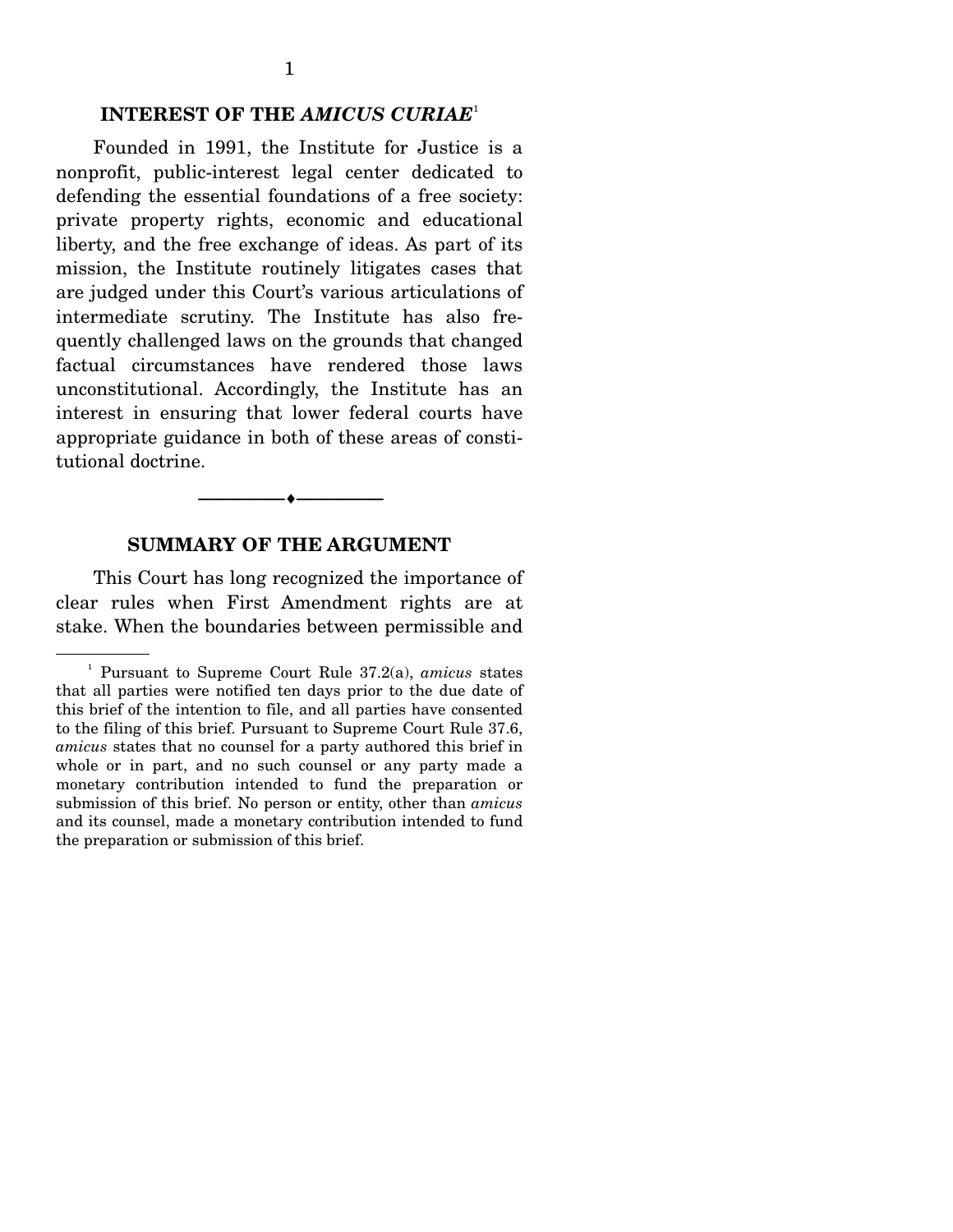impermissible speech are murky, cautious speakers are likely to self-censor and the public as a whole loses out. But clear rules are important not only for speakers – judges, too, need clear rules by which to enforce the Constitution's command that "Congress shall make no law . . . abridging the freedom of speech."

 This case is a good example of what happens when lower federal courts lack clear, administrable rules for resolving First Amendment cases. Despite the fact that there is essentially no evidence – beyond the bare assertions of people who oppose it – that advertising on public television channels would lower the quality of programming, the en banc Ninth Circuit upheld a sweeping content-based restriction on such advertising, including even political advertising. Moreover, it did so despite the fact that enormous economic and technological changes over the past 50 years have eradicated the original justification for treating broadcast communication as more susceptible to regulation than other methods of disseminating speech.

 This holding would not have been possible but for two areas of profound doctrinal confusion that require clarification by this Court. First, the Ninth Circuit's ruling reflects the confusion caused by the proliferation of "intermediate" forms of First Amendment scrutiny, which offer little of the guidance that courts need or the protection that speakers deserve. Second, the Ninth Circuit's ruling demonstrates the need for more guidance from this Court on when and how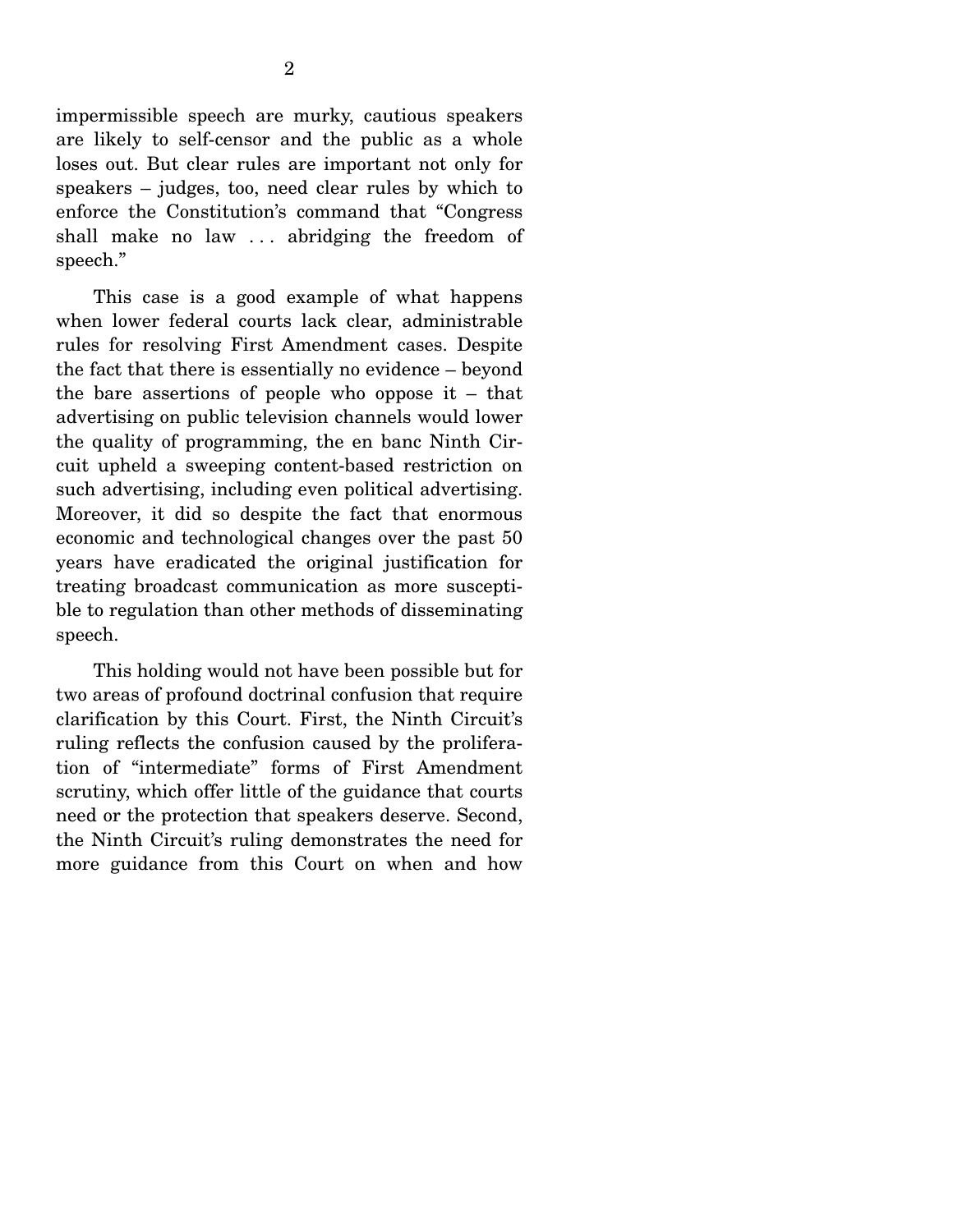federal courts may take account of factual circumstances that have changed between the time of a law's enactment and the time it is being reviewed. This Court should grant certiorari to provide this guidance.

#### **ARGUMENT**

--------------------------------- ---------------------------------

### **I. LOWER FEDERAL COURTS ARE CON-FUSED BY THE MULTIPLICITY OF INTER-MEDIATE FORMS OF FIRST AMENDMENT SCRUTINY, AND THAT CONFUSION EN-DANGERS FIRST AMENDMENT RIGHTS.**

 Much of the dispute between the en banc majority and dissent in this case turns on a disagreement about the proper application of so-called "intermediate scrutiny." The majority viewed that standard as imposing almost no burden on the government to justify its speech restrictions, while the dissent viewed it as imposing meaningful limits that could be satisfied only with genuine evidence. *Compare* Pet'r's App. at 17a ("The dissent's insistence on 'evidence' in the technical sense is misplaced.") *with* Pet'r's App. at 60a (Kozinski, C.J., dissenting) (noting the absence of record evidence and observing that "if we're conducting some level of heightened scrutiny, . . . we should insist on something more than a bunch of talking heads bloviating about their angst.").

 This disagreement is understandable, because intermediate-scrutiny jurisprudence is hardly a model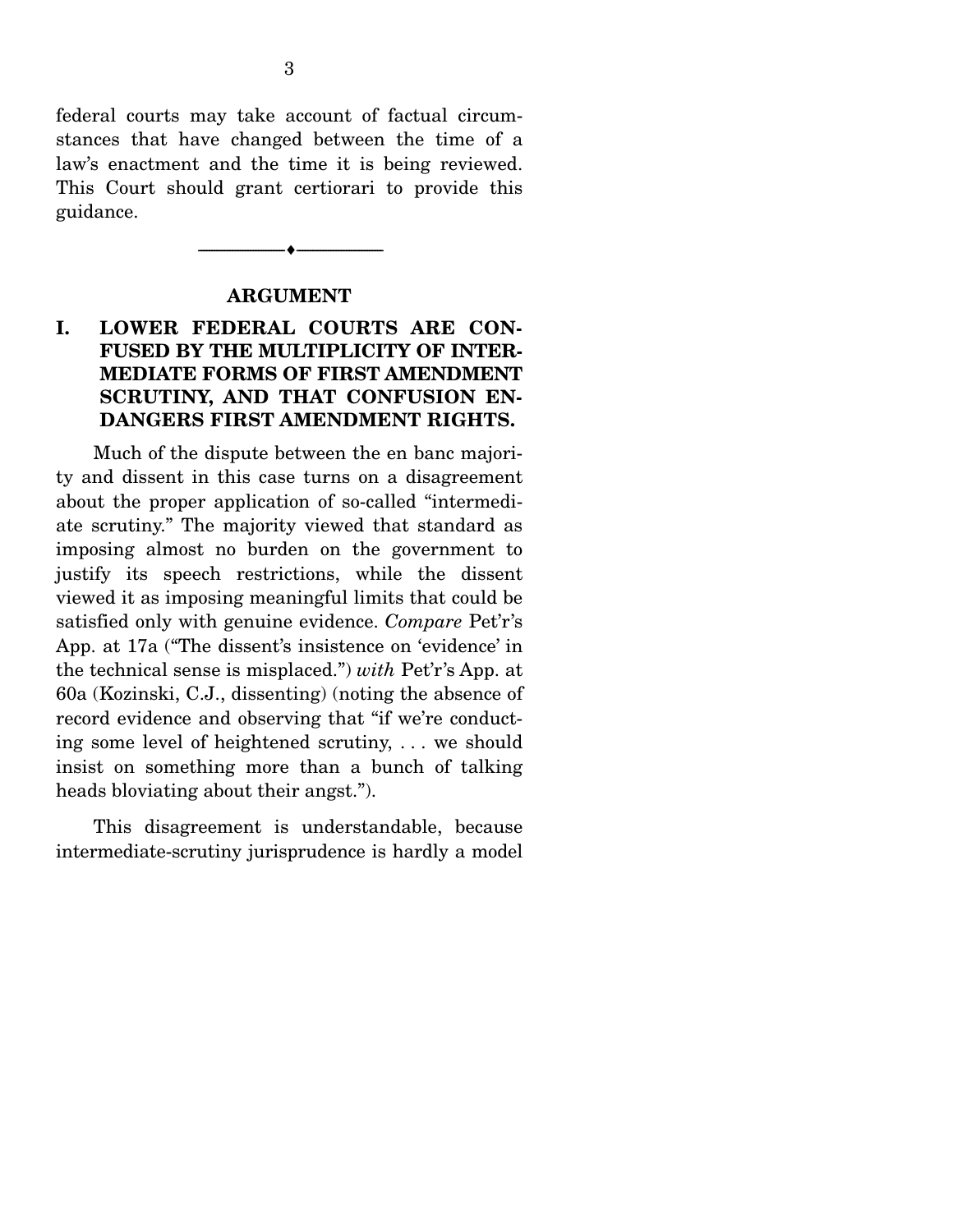of clarity. Since the late 1940s, this Court has articulated over a half-dozen distinct areas of First Amendment doctrine that are subject to various forms of intermediate scrutiny. *See McCutcheon v. FEC*, 134 S. Ct. 1434 (2014) (campaign-contribution limits); *Citizens United v. FEC*, 558 U.S. 310 (2010) (campaign-finance disclosure);2 *City of L.A. v. Alameda Books, Inc*., 535 U.S. 425 (2002) (zoning adult-oriented businesses); *Madsen v. Women's Health Ctr*., 512 U.S. 753 (1994) (content-neutral injunctions); *Turner Broad. Sys., Inc. v. FCC*, 512 U.S. 622 (1994) (regulation of mass media); *Cent. Hudson Gas & Elec. Corp. v. Pub. Serv. Comm'n*, 447 U.S. 557 (1980) (regulation of commercial speech); *Red Lion Broad. Co. v. FCC*, 395 U.S. 367 (1969) (regulation of broadcast communication); *United States v. O'Brien*, 391 U.S. 367 (1968) (content-neutral regulations that impose an incidental burden on expressive conduct); *Kovacs v. Cooper*, 336 U.S. 77 (1949) (time, place, and manner regulations).

 This phenomenon began with this Court's time, place, and manner cases, which hold that certain regulations of the non-communicative elements of speech – such as its volume or the location in which it occurs – are subject to a more lenient standard of review than regulations that are aimed at (or

<sup>2</sup> Although the Court in *Citizens United* applied intermediate scrutiny to campaign-finance disclosure, Petitioners correctly note that the Court applied strict scrutiny to the ban on corporate-funded electioneering communications. Pet. at 30-32.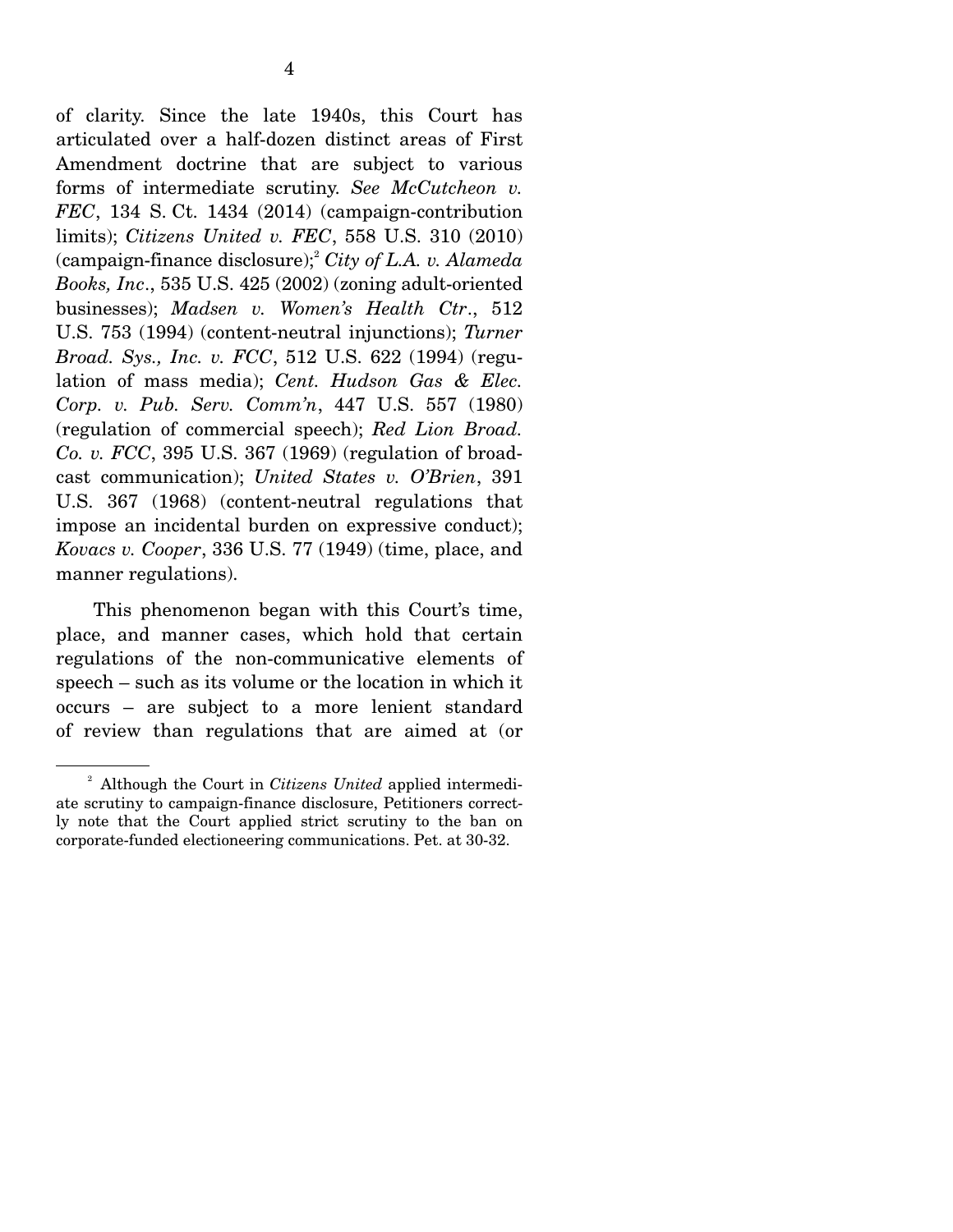triggered by) speech with a certain content. *See* Ashutosh Bhagwat, *The Test That Ate Everything: Intermediate Scrutiny in First Amendment Jurisprudence*, 2007 U. Ill. L. Rev. 783, 788-91 (2007) (describing time, place, and manner regulations as "[t]he first strand of free speech cases that eventually emerged as intermediate scrutiny"); *see also Holder v. Humanitarian Law Project*, 561 U.S. 1, 27-28 (2010) (discussing the distinction between laws aimed at non-communicative conduct, which receive intermediate scrutiny if they impose incidental burdens on speech, and laws that are "triggered" by speech, which receive strict scrutiny). Over time, however, the scope of intermediate scrutiny has grown to the point where it is increasingly seen as "some kind of default standard." *Madsen*, 512 U.S. at 791 (Scalia, J., concurring in the judgment in part and dissenting in part).

 The result of this growth is an ad hoc, patchwork body of law that has no basis in the uncompromising text of the First Amendment itself. *See FCC v. Fox Television Stations, Inc.*, 556 U.S. 502, 532 (2009) (Thomas, J., concurring) (observing that this Court's decisions in *Red Lion Broad. Co*., 395 U.S. 367, and *FCC v. Pacifica Found*., 438 U.S. 726 (1978), adopted "a legal rule that lacks any textual basis in the Constitution"). But besides conflicting with the terms of the First Amendment, the growth of intermediate scrutiny has also harmed speakers and made matters unnecessarily difficult for the courts that are charged with enforcing those speakers' rights.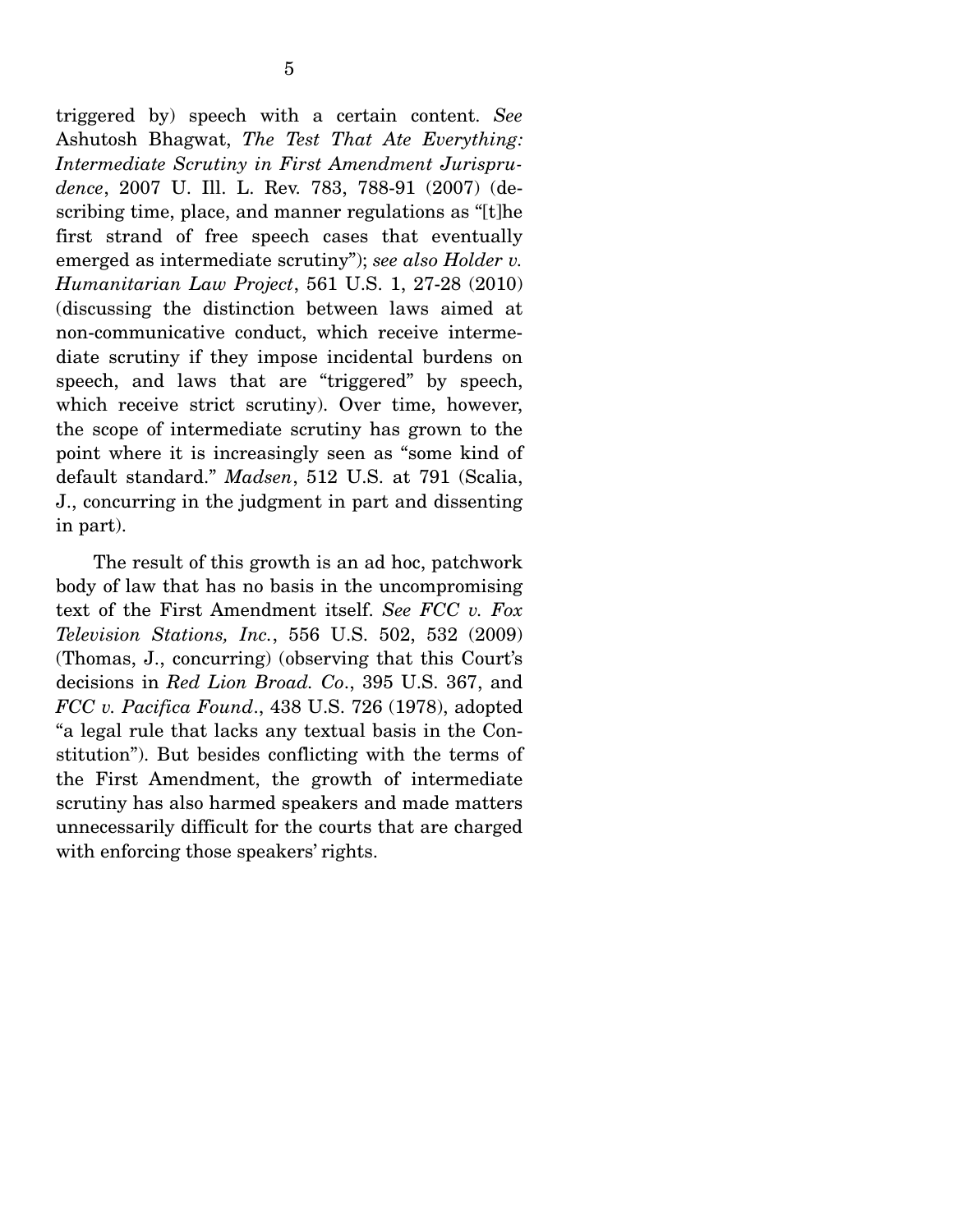With regard to speakers, it is increasingly the case that speech of little social value is given the full protection of strict scrutiny, while speech of high social value is given only the protection of intermediate scrutiny. Thus, burdens on wholly unpersuasive speech like animal "crush" videos, lies about having received military honors, or the offensive rantings of the Westboro Baptist Church enjoy substantially higher protection than commercial or even political speech. *Compare United States v. Stevens*, 559 U.S. 460 (2010) (applying strict scrutiny to prosecution for distributing dog-fighting videos), *United States v. Alvarez*, 132 S. Ct. 2537 (2012) (same, violating Stolen Valor Act), *and Snyder v. Phelps*, 131 S. Ct. 1207 (2011) (rejecting civil liability for emotional distress caused by military-funeral protests), *with Cent. Hudson*, 447 U.S. 557 (1980) (applying intermediate scrutiny to restrictions on commercial speech), *and Nixon v. Shrink Mo. Gov't PAC*, 528 U.S. 377 (2000) (same, restrictions on political contributions).

 This approach turns the First Amendment on its head – it cannot be the case that speech with the greatest ability to inform or persuade the public should be entitled to the least protection. *See Sorrell v. IMS Health Inc*., 131 S. Ct. 2653, 2671 (2011) ("That the State finds expression too persuasive does not permit it to quiet the speech or to burden its messengers."). Indeed, one would expect that the drafters of the First Amendment held precisely the opposite view: that speech that can change listeners' minds or move them to action is the sort of speech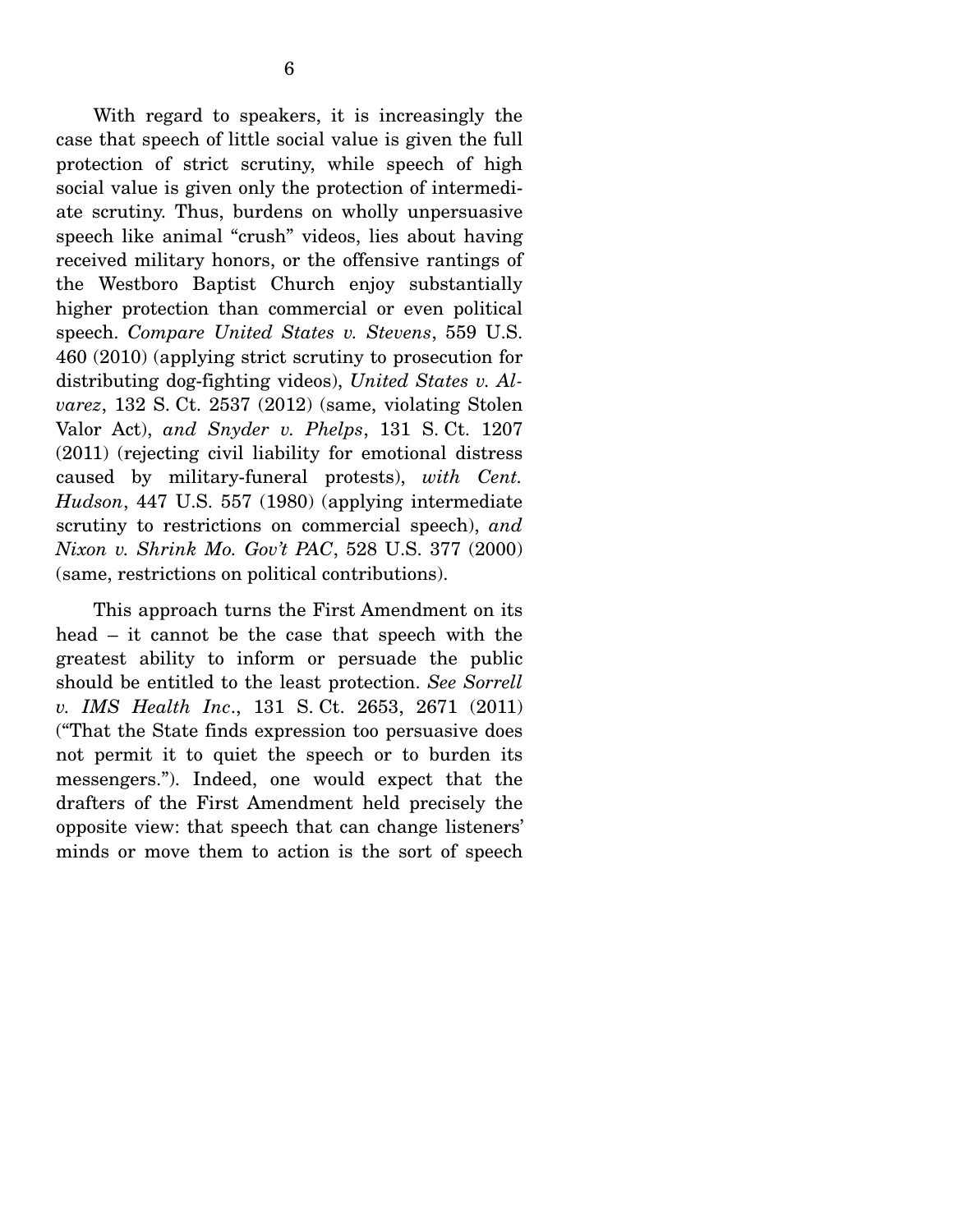that is most likely to be targeted for regulation, and therefore the most deserving of robust judicial protection.

 To make matters worse, the multiplicity of intermediate scrutiny standards that this Court has devised provide little guidance to the lower courts whose job it is to provide that protection. These standards are often phrased in similar, but not identical terms, which makes it difficult to tell whether decisions under one form of intermediate scrutiny have any bearing on other areas of intermediate scrutiny. *Compare, e.g., Citizens United*, 558 U.S. at 366-67 (holding that campaign-finance disclosure laws must bear a "substantial relation" to a "sufficiently important" governmental interest), *with Ward v. Rock Against Racism*, 491 U.S. 781, 791 (1989) (holding that time, place, and manner restrictions must be "narrowly tailored to serve a significant governmental interest"), *Cent. Hudson*, 447 U.S. at 566 (holding that a restriction on commercial speech must not be "more extensive than is necessary to serve [a substantial governmental] interest"), *and O'Brien*, 391 U.S. at 377 (holding that the incidental burdens of content-neutral regulations of conduct must be "no greater than is essential to the furtherance of [an important or substantial government] interest."). The distinctions between these standards are, at times, so ill-defined that even members of this Court have expressed exasperation in trying to untangle them. *See Madsen*, 512 U.S. at 791 (Scalia, J., concurring in the judgment in part and dissenting in part) ("The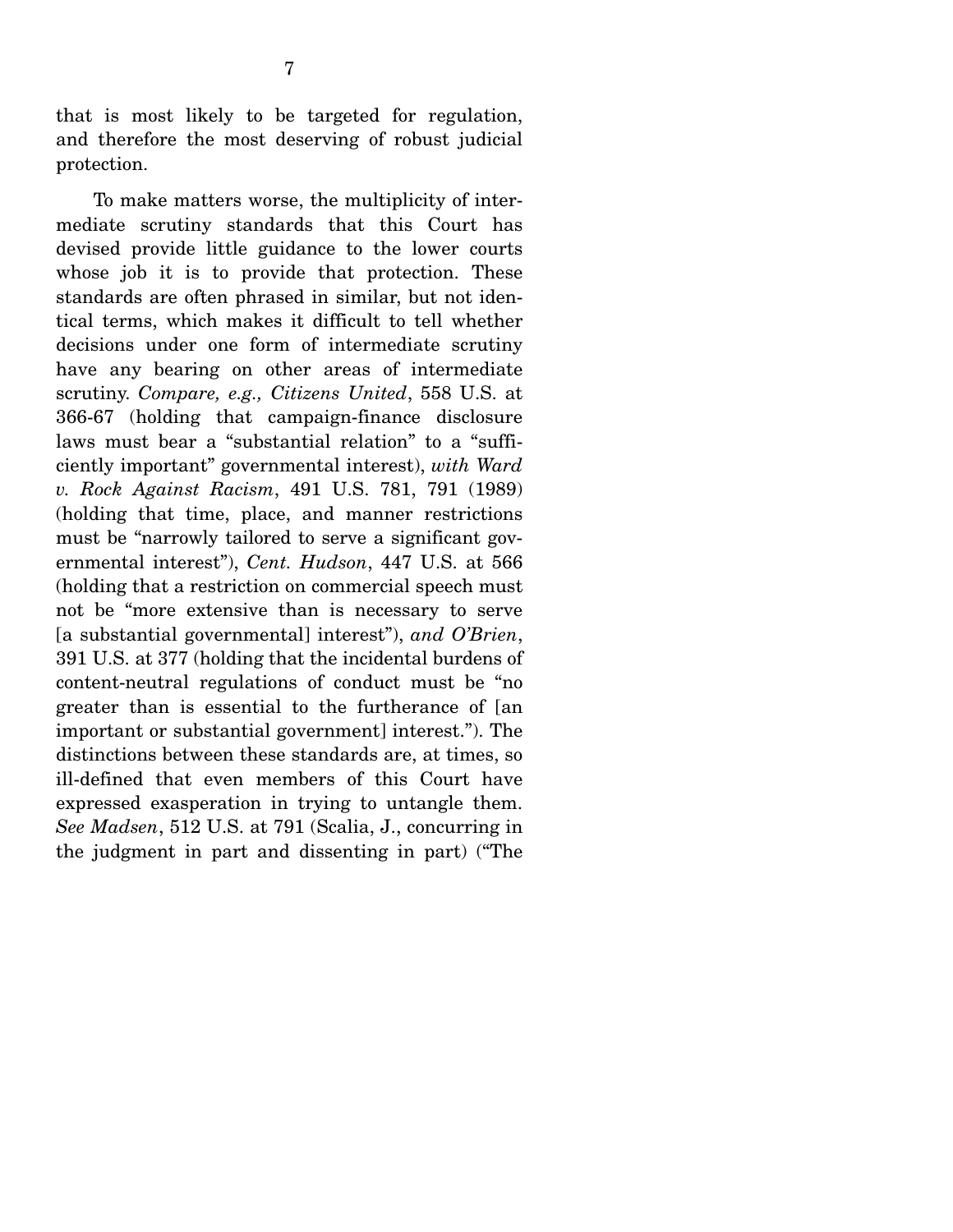difference between [the standard used by the majority for evaluating content-neutral injunctions] and intermediate scrutiny [of the time, place, and manner variety] . . . is frankly too subtle for me to describe . . . .").

 These conflicting standards have led, inevitably, to conflicting outcomes, most notably regarding the amount of evidence necessary to sustain a law under the various forms of intermediate scrutiny. *See* Pet. at 33-36. While this Court has repeatedly stated that evidence is a requirement in all First Amendment cases, there are certainly areas where this Court seems to take that requirement more or less seriously. *Compare, e.g., Edenfield v. Fane*, 507 U.S. 761, 771 (1993) (striking down prohibition on direct solicitation by CPAs because an affidavit that "contain[ed] nothing more than a series of conclusory statements" about the effect of direct solicitation was insufficient evidence under intermediate scrutiny) *with Shrink Mo. Gov't PAC*, 528 U.S. at 393 (upholding state campaign contribution limits and citing, as the principal evidence in support of those limits, an affidavit from a state senator containing the bare assertion that "large contributions have 'the real potential to buy votes'").

 As a result of both this confusion and the flexibility of the various intermediate-scrutiny standards, it is easy to find cases in which lower federal courts have reached opposite conclusions on essentially identical facts. *Compare, e.g., Sampson v. Buescher*, 625 F.3d 1247 (10th Cir. 2010) (striking down PAC requirements for grassroots ballot-issue advocates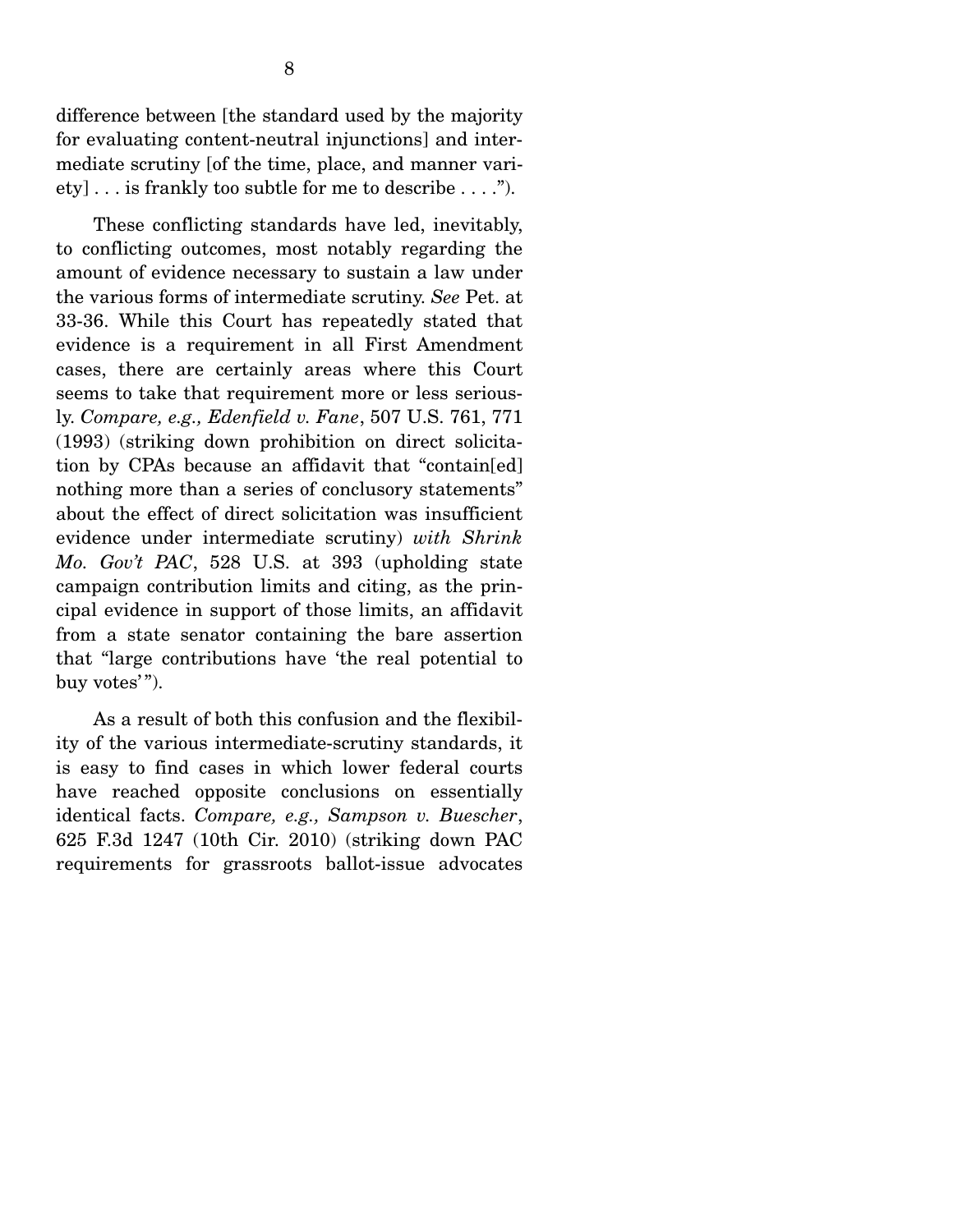under intermediate scrutiny) *with Worley v. Fla. Sec'y of State*, 717 F.3d 1238 (11th Cir. 2013) (upholding materially identical restrictions under materially identical facts); *compare also Green Party of Conn. v. Garfield*, 616 F.3d 189 (2d Cir. 2010) (striking down prohibition on political contributions from lobbyists) *with Preston v. Leake*, 660 F.3d 726 (4th Cir. 2011) (upholding materially identical prohibition). And this division exists not only between circuits, but within them; in one recent en banc ruling, the United States Court of Appeals for the Sixth Circuit split 8-7 over whether a conclusory affidavit and "common sense" were sufficient evidence to satisfy intermediate scrutiny under *Central Hudson*. *Compare Pagan v. Fruchey*, 492 F.3d 766, 778 (6th Cir. 2007) (en banc) (holding that municipality had an obligation "to provide *something* in support of its regulation," and that the court was not "free to hold that obligation has been discharged based on principles of *common sense* or *obviousness*"), *with id*. at 779 (Rogers, J., dissenting) (stating that "[t]o require a study, or testimony, or an affidavit, to demonstrate the obvious is to turn law into formalistic legalism").

 These inconsistent outcomes would be bad enough if speakers could be guaranteed that they were merely the result of confusion about the proper application of this Court's intermediate-scrutiny jurisprudence. But as Chief Judge Kozinski noted in dissent below, the very indeterminacy of intermediate scrutiny provides ample room for lower courts to decide cases based on their own values, rather than a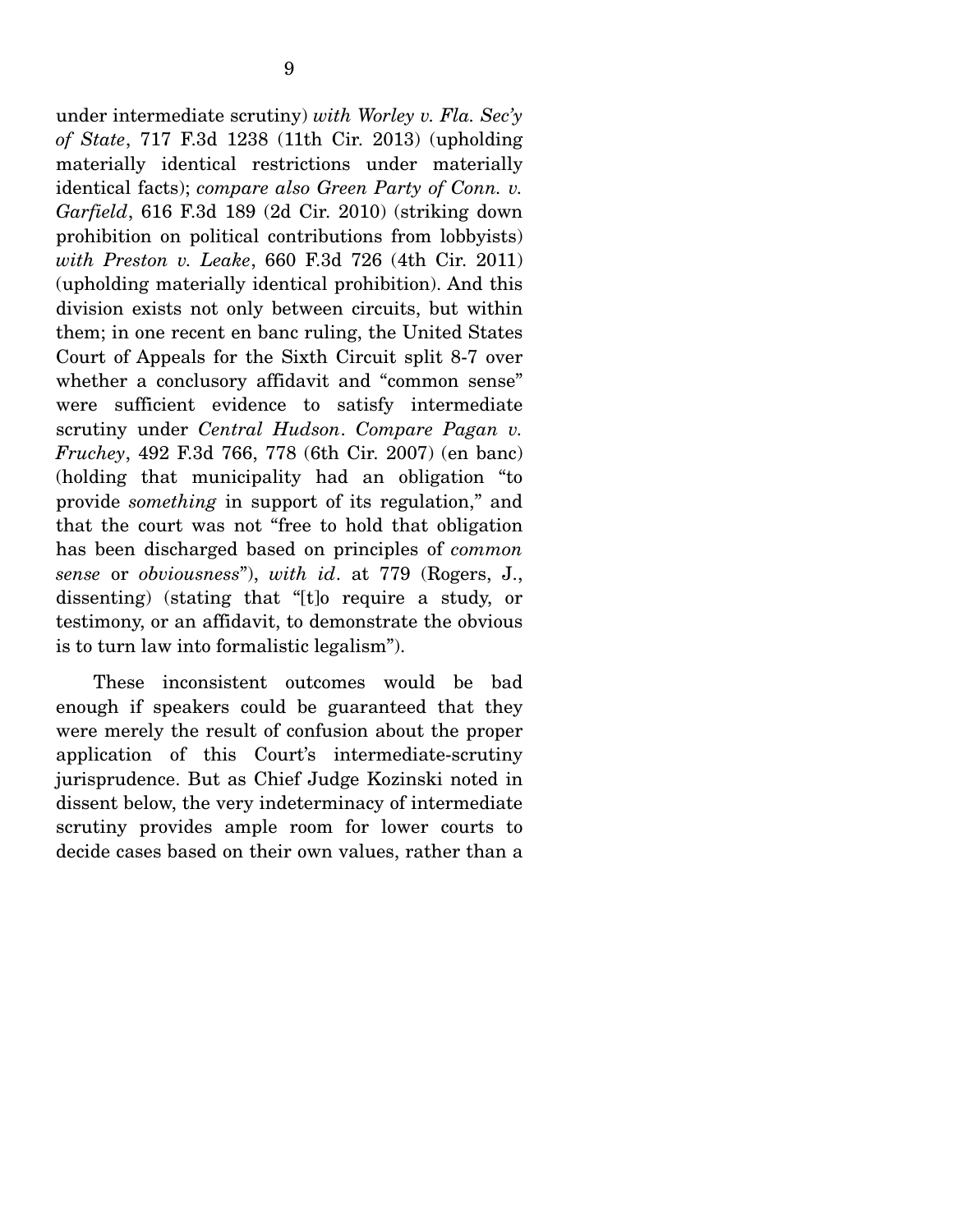genuine attempt to discern the meaning of this Court's precedent. Pet'r's App. at 51a (Kozinski, C.J., dissenting). The result is a "jurisprudence of doubt" that is particularly toxic "in the case of speech, which is especially vulnerable to uncertainties in the law." *Id*. at 78a-79a (citation omitted).

 This is an ideal case in which this Court can begin to reverse this dangerous trend. The legal issues are clearly presented and the factual record is undisputed. Moreover, this case provides multiple avenues for clarifying this Court's intermediatescrutiny jurisprudence, either by reversing this Court's earlier decisions holding that the regulation of broadcast communication is subject to only intermediate scrutiny or by clarifying the role that evidence plays under intermediate scrutiny. For these reasons, the petition for certiorari should be granted. *See* Sup. Ct. R. 10(c).

### **II. LOWER FEDERAL COURTS NEED GUID-ANCE ABOUT THE ROLE OF CHANGED FACTUAL CIRCUMSTANCES IN CONSTI-TUTIONAL CASES.**

 In addition to providing an opportunity to clarify this Court's intermediate-scrutiny jurisprudence, this case is also an excellent opportunity for this Court to clarify another area of constitutional doctrine that has confused lower courts: the role of changed factual circumstances in constitutional adjudication.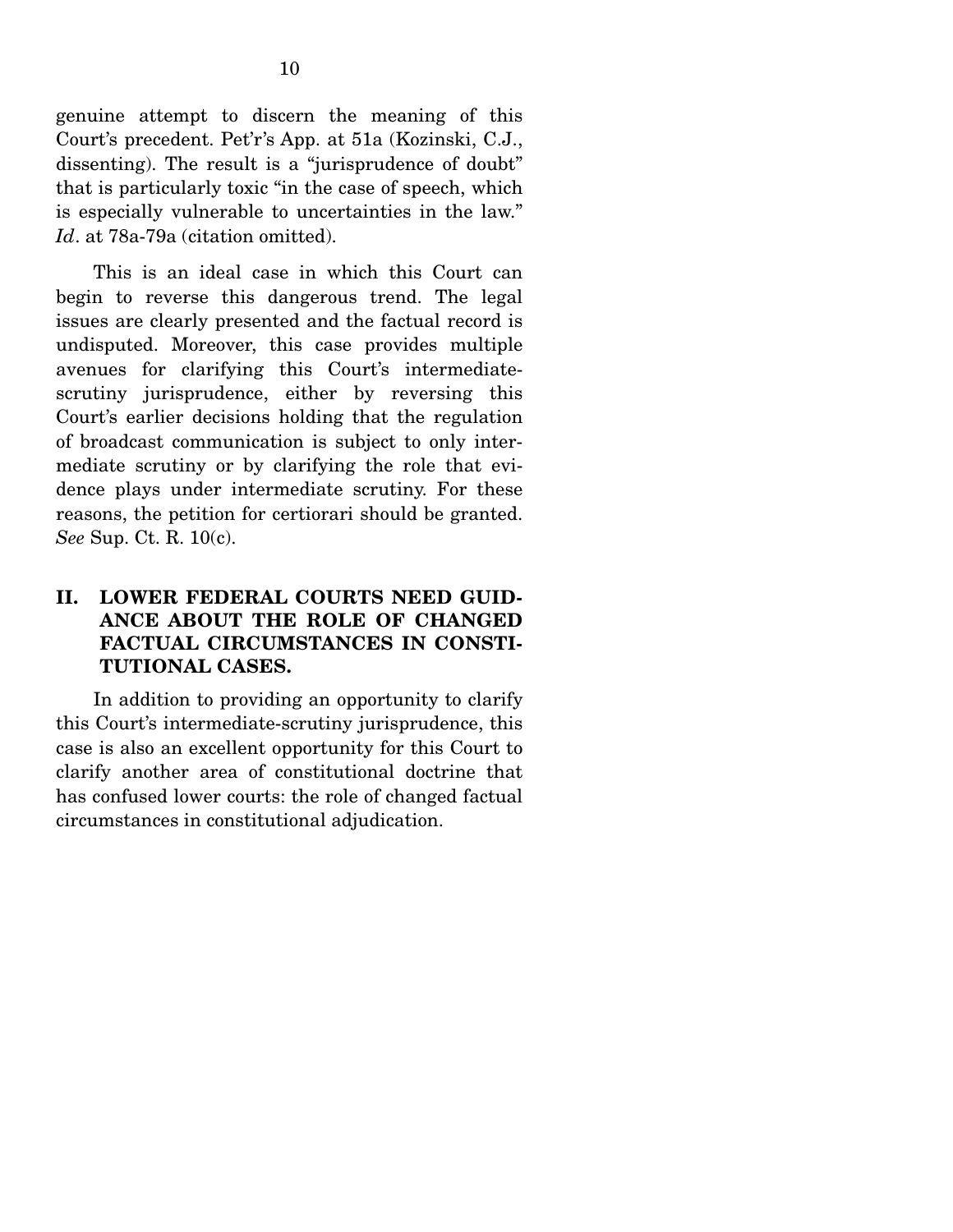As members of this Court, petitioners, and other *amici* have noted, the facts regarding broadcast communication and the role that it plays in the marketplace of ideas have changed dramatically over the past 50 years. *See Fox Television*, 556 U.S. at 533 (Thomas, J., concurring) ("[E]ven if this Court's disfavored treatment of broadcasters under the First Amendment could have been justified at the time of *Red Lion* and *Pacifica*, dramatic technological advances have eviscerated the factual assumptions underlying those decisions."); *see also* Pet. at 14-28. And as Chief Judge Kozinski noted in dissent below, these changes call into question the continuing vitality, not only of this Court's decisions in *Red Lion* and *Pacifica*, but of the many statutes and regulations that were enacted when the communications marketplace looked very different than it does today. Pet'r's App. 79a-80a.

 Chief Judge Kozinski's observation is by no means radical; this Court has long held that changed circumstances can justify invalidating a law. *See, e.g., Shelby Cnty. v. Holder*, 133 S. Ct. 2612, 2630-31 (2013) (holding that changed circumstances over a period of 40 years rendered Voting Rights Act preclearance formula unconstitutional); *Leary v. United States*, 395 U.S. 6, 38 n.68 (1969) (stating that a statute is subject to constitutional attack if the factual premises of the law no longer exist); *Nashville, Chattanooga & St. Louis Ry. v. Walters*, 294 U.S. 405, 415 (1935) ("A statute valid when enacted may become invalid by change in the conditions to which it is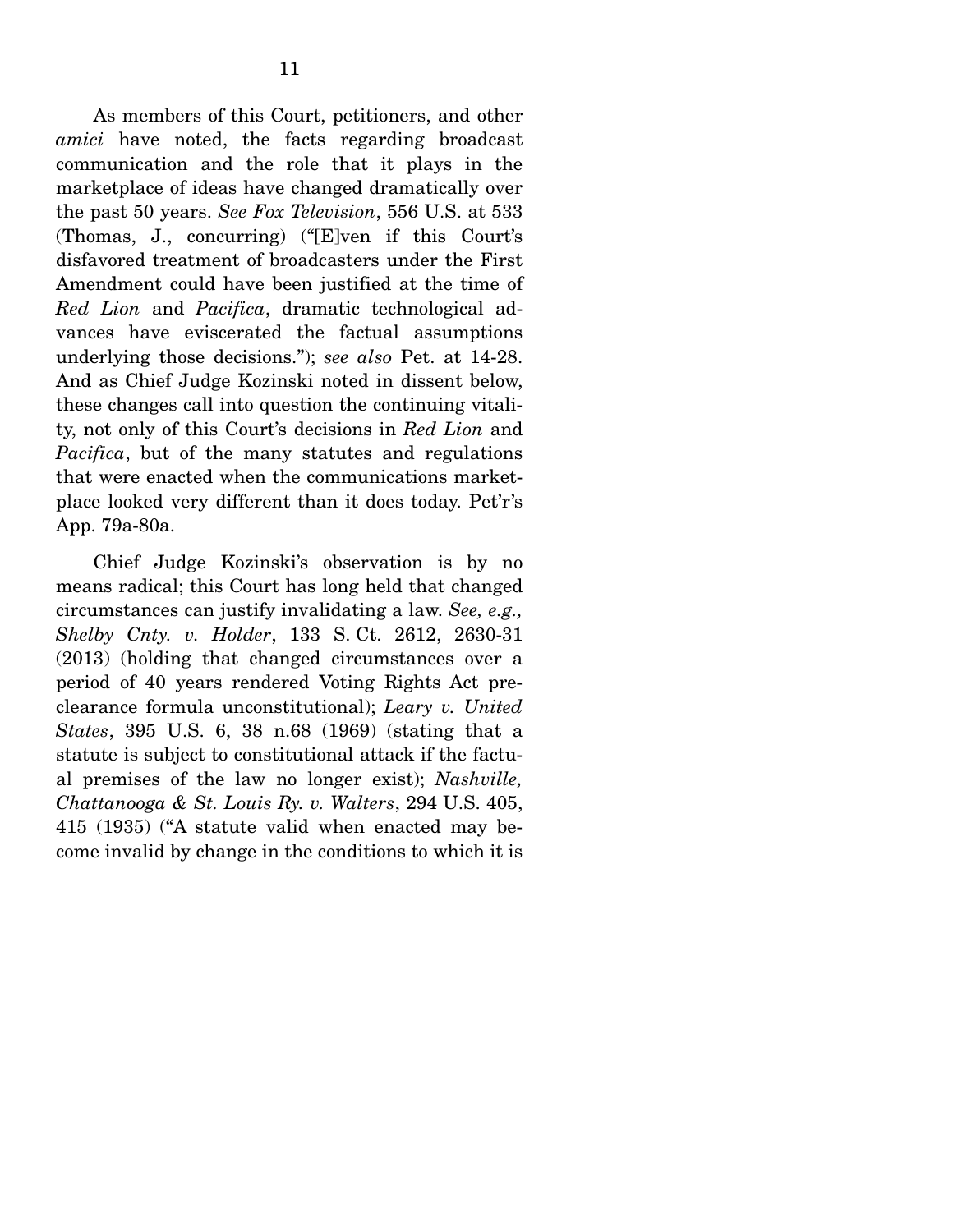applied."); *Chastleton Corp. v. Sinclair*, 264 U.S. 543, 547-48 (1924) ("A law depending upon the existence of an emergency or other certain state of facts to uphold it may cease to operate if the emergency ceases or the facts change even though valid when passed."). This Court reiterated that rule in its seminal decision in *United States v. Carolene Products Co*., 304 U.S. 144, 153 (1938); and, indeed, the statute at issue in *Carolene Products* was eventually invalidated in 1972 on changed-circumstances grounds. *Milnot Co. v. Richardson*, 350 F. Supp. 221, 225 (S.D. Ill. 1972).

 Despite this long line of precedent, some lower courts, including the Ninth Circuit, have questioned or rejected the claim that changed circumstances can convert a once-constitutional exercise of government power into an unconstitutional restriction on individual liberty. *See, e.g., Burlington N. R.R. Co. v. Dep't of Pub. Serv. Regulation*, 763 F.2d 1106, 1111 (9th Cir. 1985) (reviewing this Court's case law and concluding that "[t]he Supreme Court has been ambivalent" on the issue); *Murillo v. Bambrick*, 681 F.2d 898, 912 n.27 (3d Cir. 1982) (stating that this Court "appears not to have determined definitively whether changed conditions are a relevant consideration in equal protection analysis"); *see also Heffner v. Murphy*, No. 12-3591, 2014 WL 627743, at \*25 (3d Cir. Feb. 19, 2014) (holding that changed circumstances could not serve as a basis for striking down an "antiquated" restriction on serving food at funeral homes).

 Other courts, however, have been more willing to consider changed circumstances, not only when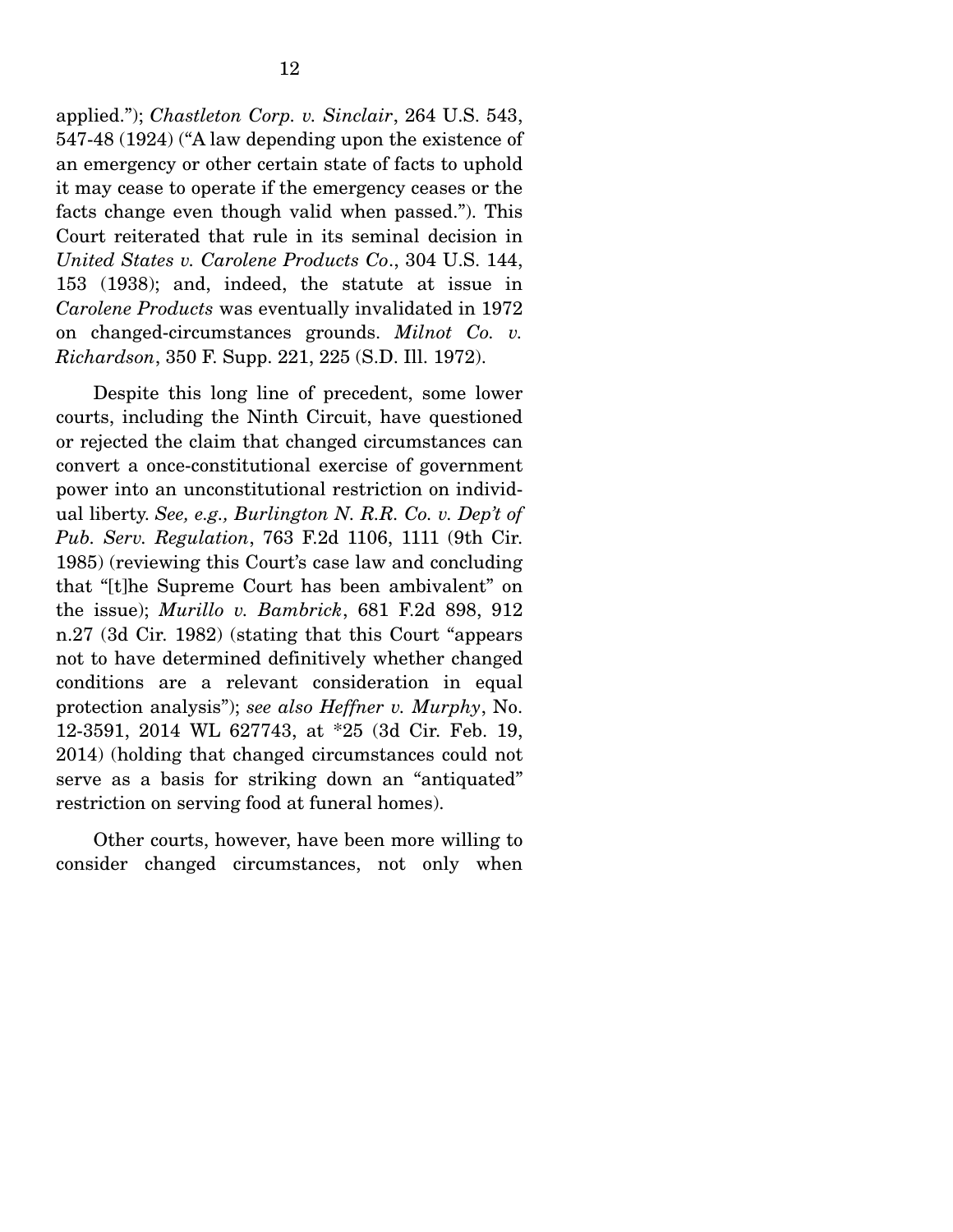reviewing laws in the first instance, but even when reviewing laws that have previously been held constitutional. In *Dias v. City & County of Denver*, for example, the Tenth Circuit denied a motion to dismiss a constitutional challenge to Denver's ban on owning pit bulls – a law that had been upheld only 20 years earlier – and remanded the case to give the plaintiff an opportunity to demonstrate that "the state of science [at the time of the new lawsuit] [was] such that the bans [were] no longer rational." 567 F.3d 1169, 1183 (10th Cir. 2009); *see also Milnot Co. v. Ark. State Bd. of Health*, 388 F. Supp. 901, 903 (E.D. Ark. 1975) (striking down Arkansas prohibition on sale of filled milk, and concluding that changed circumstances had rendered previous federal decisions on the same issue "of little precedential value").

 This disagreement on such a fundamental question regarding the judicial process – what evidence may judges consider in rendering constitutional decisions? – demands review by this court. *See* Sup. Ct. R. 10(c). It is a question of vital importance. Due to legislative inertia, laws whose constitutionality has been called into question by changed circumstances are rarely repealed. And, given the small number of cases that this Court can hear in any given term, this Court rarely has the opportunity to consider for itself whether changed factual circumstances merit the invalidation of a law that was constitutional when enacted. Thus, this question generally falls to lower courts. Without clear guidance on the type and amount of evidence they may consider in answering